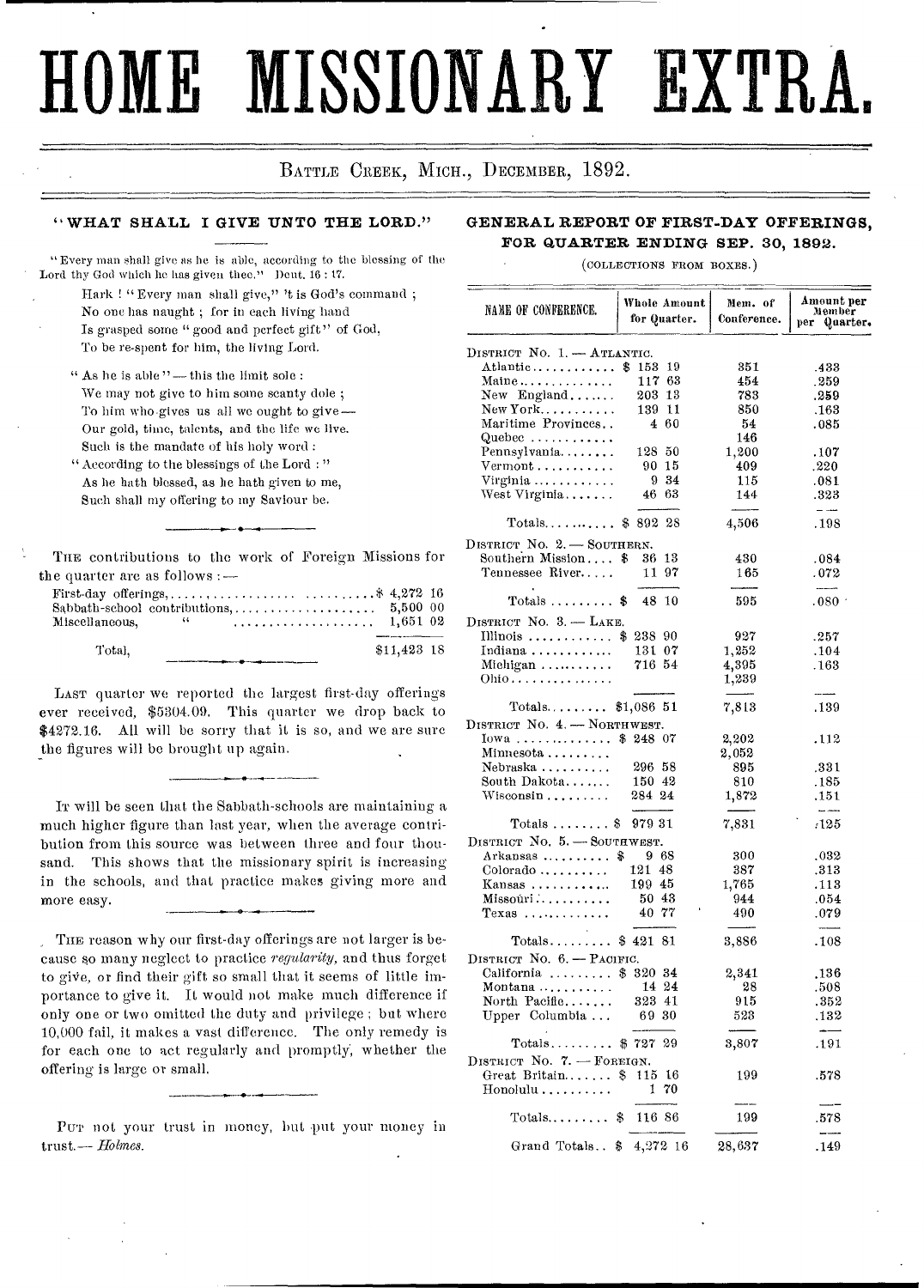# **ITEMIZED REPORT OF FIRST-DAY OFFERINGS.**

FOR QUARTER ENDING SEPT. 30, 1892.

|                           |              |                                           |               | <b>SALE</b><br>New Ipswich,                                                                                                                                                                                                          | 15 29         |
|---------------------------|--------------|-------------------------------------------|---------------|--------------------------------------------------------------------------------------------------------------------------------------------------------------------------------------------------------------------------------------|---------------|
|                           |              |                                           |               | New <sub>11</sub> - Washington, Mass.<br>Roston, Mass.                                                                                                                                                                               | 267           |
| MICHIGAN.                 |              | Vanderbilt,<br>Vassar,                    | \$3 02<br>391 |                                                                                                                                                                                                                                      | 1 39<br>200   |
|                           |              | Vermoutville,                             | 1 00          | Charlemont,                                                                                                                                                                                                                          | 951           |
| Allegan,                  | \$558        | Westphalia,                               | 2 01          |                                                                                                                                                                                                                                      | 3 05          |
| Alina,                    | 1 23         | Watrousville,                             | 6 22          |                                                                                                                                                                                                                                      | 651           |
| Alden,                    | 1 45         | Wright,                                   | 13 83         | Danyers, Dartmouth, "<br>Haverhill, "<br>Lynu                                                                                                                                                                                        | 53            |
| Almena,                   | 70           |                                           | 1 30          |                                                                                                                                                                                                                                      | 3 90          |
| Alaiedon,                 | 481          | West Leroy,<br>White Lake,                | 1 00          |                                                                                                                                                                                                                                      | 319           |
| Arbela,                   | 7 18         | Willis,                                   | 481           | Dan, Band<br>Haverhill, Bynn, Baylond, Baylon<br>New Bedford, Sawburyport, & Rewburyport, Sawburyport, Sawbury, Sawbury, Sawbury, Sawbury, Sawbury, Sawbury, Sawbury, Sawbury, Sawbury, Sawbury, Sawbury, Sawbury, Sawbury, Sawbury, | 51            |
| Bunker Hill,              | 105          | Camp-meeting Don., 274 20                 |               |                                                                                                                                                                                                                                      | 5 25          |
| Byron Center,             | 270<br>264   |                                           |               |                                                                                                                                                                                                                                      | 4 20          |
| Bear Lake,<br>Brookfield, | 40           | Total,                                    | \$716 54      |                                                                                                                                                                                                                                      | 35 84         |
| Battle Creek,             | 9789         |                                           |               | Springfield,                                                                                                                                                                                                                         | -2-10         |
| Bedford,                  | 259          |                                           |               | Vineyard Haven,"<br>Ŕ.I.                                                                                                                                                                                                             | 100<br>$7-75$ |
| Blendon,                  | 263          | WISCONSIN.*                               |               | Peace Dale,                                                                                                                                                                                                                          | 1 06          |
| Bancroft,                 | 635          |                                           |               | Slocumville,<br>Conn.<br>Berlin,                                                                                                                                                                                                     | 6 80          |
| Bay City,                 | 80           |                                           |               | East Canaan,                                                                                                                                                                                                                         | 11 56         |
| Carson City,              | 325          | Antigo,                                   | \$124         | $\frac{1}{2}$<br>Hampton,                                                                                                                                                                                                            | 1 00          |
| Covert,                   | 2 60         | Attica.                                   | 120           | $\overline{a}$<br>Norwich,                                                                                                                                                                                                           | 762           |
| Carlton Center,           | 14 35        | Beldenville,                              | 1 56          | Individuals, "                                                                                                                                                                                                                       | 6 60          |
| Cedar Lake,               | 191          | Brodhead,                                 | 1 30          | Collection at General                                                                                                                                                                                                                |               |
| Colon,                    | 208<br>3 00  | Elroy,<br>Eureka,                         | 1115<br>13 16 | Meeting,                                                                                                                                                                                                                             | 44 26         |
| Chesaning,<br>Coldwater,  | 17           | Fish Creek,                               | 1 20          |                                                                                                                                                                                                                                      |               |
| Crystal Valley,           | 4 95         | Flintville,                               | 70            | Total,                                                                                                                                                                                                                               | $$203$ 13     |
| Clark,                    | 100          | Ft. Howard,                               | 6 46          |                                                                                                                                                                                                                                      |               |
| Cleon,                    | 2 09         | Humbird,                                  | 8 15          |                                                                                                                                                                                                                                      |               |
| Charlotte,                | 2 11         | H. and M. Grove,                          | 361           | TEXAS.                                                                                                                                                                                                                               |               |
| Duffield,                 | 50           | Kickapoo,                                 | 1 00          |                                                                                                                                                                                                                                      |               |
| Douglas,                  | 612          | Knapp,                                    | $30\,$        |                                                                                                                                                                                                                                      |               |
| Detroit,                  | 786          | La Crosse,                                | 13 77         | Cedar Grove,                                                                                                                                                                                                                         | $$3\,10$      |
| Decatur,                  | 4 7 1        | Leon,                                     | 208           | Clifton,                                                                                                                                                                                                                             | 60            |
| Elmwood,                  | 113<br>6 03  | Little Prairie,                           | 675           | Cleburne,                                                                                                                                                                                                                            | 1 25          |
| Ely,<br>Elk Rapids,       | 10 00        | Loyal,<br>Lucas.                          | 9 47<br>50    | Covington,                                                                                                                                                                                                                           | 225           |
| Fremont,                  | 90           | Mackford,                                 | 8 29          | Corsicana,                                                                                                                                                                                                                           | 275           |
| Fairgrove,                | 2 70         | Madison,                                  | 280           | Daliss,                                                                                                                                                                                                                              | 4 70          |
| Flint,                    | 2 25         | Maiden Rock,                              | 1 30          | Ferris.                                                                                                                                                                                                                              | 40            |
| Frankfort,                | 2 73         | Manston,                                  | 64            | Ladonia,                                                                                                                                                                                                                             | 07<br>200     |
| Fenton.                   | 28           | Milton Junc.                              | 11 49         | Mt. Pleasant,                                                                                                                                                                                                                        | 6 65          |
| Grandville,               | 50           | Milwaukee,                                | 24 60         | Peoria,<br>Poetry,                                                                                                                                                                                                                   | 55            |
| Greenbash,                | 4 41         | Moon.                                     | 279           | Plano,                                                                                                                                                                                                                               | 65            |
| Grand Rapids,             | 5 9 9        | Monroe,                                   | 280           | Rockwall,                                                                                                                                                                                                                            | 335           |
| Gowen.                    | 3 50<br>5 88 | Mt. Hope,                                 | 85            | Savoy,                                                                                                                                                                                                                               | 600           |
| Greenville,<br>Howell,    | 5 50         | Mt. Sterling,<br>Neenah,                  | 80<br>11 56   | Individuals,                                                                                                                                                                                                                         | 645           |
| Hillsdale,                | 56           | New London,                               | 425           |                                                                                                                                                                                                                                      |               |
| Hanover,                  | 2 10         | Oakland,                                  | 14 17         | Total,                                                                                                                                                                                                                               | \$40 77       |
| Hastings,                 | 85           | Oxford,                                   | 2 05          |                                                                                                                                                                                                                                      |               |
| Hazelton,                 | 320          | Plainfield,                               | 3 00          |                                                                                                                                                                                                                                      |               |
| Ithaca,<br>Imlay City,    | 6 00         | Poy Sippi,                                | 651           | SOUTH DAKOTA.                                                                                                                                                                                                                        |               |
|                           | 1 00         | Pulcifer,                                 | 3 00          |                                                                                                                                                                                                                                      |               |
| Ionia,                    | 442          | Racme,                                    | 143           |                                                                                                                                                                                                                                      |               |
| Individuals,              | 842          | Raymond,                                  | 1 50          | Badus,                                                                                                                                                                                                                               | $$12\,55$     |
| Jackson,                  | 11 62<br>42  | Royalton,                                 | 25            | Big Springs,                                                                                                                                                                                                                         | 2.75          |
| Jefferson,<br>Lakeview,   | 142          | Spring Water,<br>Sand Prairie,            | 63<br>3 90    | Bridgewater,                                                                                                                                                                                                                         | 4 15<br>1 00  |
| Lapeer,                   | 6 92         | Scott,                                    | 4 63          | Brittou,<br>Brotherfield,                                                                                                                                                                                                            | 5 30          |
| Lowell.                   | 798          | Sextonville,                              | 11 77         | Cresbard,                                                                                                                                                                                                                            | 91            |
| Lyons & Muir,             | 5 08         | Sparta,                                   | 6 00          | Childstown,                                                                                                                                                                                                                          | 9 20          |
| Morrice,                  | 2 50         | Stevens Pt.                               | 587           | Ellsworth,                                                                                                                                                                                                                           | 1 35          |
| Maple Grove,              | 1 00         | Vietory,                                  | 11 77         | Highmore,                                                                                                                                                                                                                            | 30            |
| Mundy,                    | 6 00         | Waterloo,                                 | 191           | Lakeside,                                                                                                                                                                                                                            | 1 98          |
| Memphis,                  | 3 23         | Fall Camp meeting                         | 43 53         | Milltown.                                                                                                                                                                                                                            | 13 35         |
| Monterey,                 | 900          | Miscellaneous,                            | 16 55         | Madison,                                                                                                                                                                                                                             | 17 70         |
| Napoleon,                 | 17<br>27     |                                           | \$284 24      | Milbank,                                                                                                                                                                                                                             | 240<br>383    |
| North Branch,<br>Orleans, | 2 90         | Total,                                    |               | Sionx Falls,                                                                                                                                                                                                                         | 8 25          |
| Onaway,                   | 140          | *In our last report by                    |               | Sunny Side,<br>Swan Lake,                                                                                                                                                                                                            | 16 30         |
| Ogden Center,             | 1 77         | some typographical error,                 |               | Spring Lake,                                                                                                                                                                                                                         | 140           |
| Otsego,                   | 4 43         | Wisconsin received credit                 |               | Taopi,                                                                                                                                                                                                                               | 1 51          |
| Ovid,                     | 7 50         | for but \$1.45 camp-meeting               |               | Vilas                                                                                                                                                                                                                                | 1349          |
| Petoskey,                 | 587          | donation, instead of \$145.               |               | Gen'l Meeting Dons., 31 40                                                                                                                                                                                                           |               |
| Parkville,                | 250          | The total, \$704.13, however,             |               | Individuals,                                                                                                                                                                                                                         | 1 30          |
| Quincy,                   | 1088         | was correct.                              |               |                                                                                                                                                                                                                                      |               |
| Ransom,<br>Rockford,      | 216<br>80    |                                           |               | Total,                                                                                                                                                                                                                               | \$150 42      |
| Riverside,                | 25<br>5      |                                           |               |                                                                                                                                                                                                                                      |               |
| Recse,                    | 50           | SOUTHERN MISSION.                         |               |                                                                                                                                                                                                                                      |               |
| Summer,                   | 20           |                                           |               | <b>TENNESSEE RIVER.</b>                                                                                                                                                                                                              |               |
| South Haven,              | 4 64         |                                           |               |                                                                                                                                                                                                                                      |               |
| St. Charles,              | 330          | Orlando, Fla                              | \$395         |                                                                                                                                                                                                                                      |               |
| Spring Arbor,             | 1 00         | Alpharetta, Ga.,                          | 125           | Bowling Green,                                                                                                                                                                                                                       | \$1 80        |
| Sherman,                  | 563          | Atlanta, Ga.,                             | 875           | Cross Plains,                                                                                                                                                                                                                        | 216           |
| Sand Lake,                | 87           | Graysville. Tenn.                         | 250           | Lane,                                                                                                                                                                                                                                | 855<br>1 15   |
| Scofield,<br>Scottville,  | 3 04<br>7 13 | Canv. Co. No. 1, Tenn. 4 32<br>$\alpha$ . | 1, Ala, 285   | Nashville,<br>Ridge,                                                                                                                                                                                                                 | 10            |
| Shelby,                   | 1 00         | $\frac{1}{16}$<br>çs,<br>2, N. C.         | 260           | Springville,                                                                                                                                                                                                                         | 261           |
| Saranac,                  | 30           | Individuals,                              | 991           | Trezevant,                                                                                                                                                                                                                           | 110           |
| Saginaw,                  | 288          |                                           |               |                                                                                                                                                                                                                                      |               |
| Sparta,                   | 60           | Total,                                    | \$36 13       | Total,                                                                                                                                                                                                                               | \$11 97       |

| OF FIRST-DAY                                                                                                                                                                                                                                                               | NEW ENGLAND.                                                                                                                                                                                                                                                                                     |
|----------------------------------------------------------------------------------------------------------------------------------------------------------------------------------------------------------------------------------------------------------------------------|--------------------------------------------------------------------------------------------------------------------------------------------------------------------------------------------------------------------------------------------------------------------------------------------------|
| NGS.                                                                                                                                                                                                                                                                       |                                                                                                                                                                                                                                                                                                  |
| э Яврт. 30, 1892.                                                                                                                                                                                                                                                          | Amherst, N. H. \$150<br>Cornish and<br>Amherst, N. H. $\frac{1}{3}$ (Sominal Mewner, N. H. $\frac{1}{1}$ (New Ipswich, $\frac{1}{1}$ (15 29 (New Ipswich, $\frac{1}{1}$ (15 29 (New Ipswich, $\frac{1}{1}$ (16 20 (New Ipswich, $\frac{1}{2}$ (16 20 (New Ipswich, $\frac{1}{2}$ (16 20 (New Ips |
|                                                                                                                                                                                                                                                                            |                                                                                                                                                                                                                                                                                                  |
| Fanderbilt, \$3 02                                                                                                                                                                                                                                                         |                                                                                                                                                                                                                                                                                                  |
| (Anderbilt, \$8 uz<br>(Ansar, 891<br>Termoutville, 2010<br>Termoutville, 2010<br>Matronsville, 82<br>Matronsville, 622<br>Milis Lake, 100<br>Milite Lake, 100<br>Milite Lake, 100<br>Milite Lake, 100<br>Milite Lake, 100<br>Milite Lake, 100<br>Milite                    |                                                                                                                                                                                                                                                                                                  |
|                                                                                                                                                                                                                                                                            |                                                                                                                                                                                                                                                                                                  |
|                                                                                                                                                                                                                                                                            |                                                                                                                                                                                                                                                                                                  |
|                                                                                                                                                                                                                                                                            |                                                                                                                                                                                                                                                                                                  |
|                                                                                                                                                                                                                                                                            |                                                                                                                                                                                                                                                                                                  |
|                                                                                                                                                                                                                                                                            |                                                                                                                                                                                                                                                                                                  |
| Camp-meeting Don., 274 20                                                                                                                                                                                                                                                  |                                                                                                                                                                                                                                                                                                  |
|                                                                                                                                                                                                                                                                            |                                                                                                                                                                                                                                                                                                  |
| Total,<br>\$716 54                                                                                                                                                                                                                                                         |                                                                                                                                                                                                                                                                                                  |
|                                                                                                                                                                                                                                                                            |                                                                                                                                                                                                                                                                                                  |
| WISCONSIN.*                                                                                                                                                                                                                                                                |                                                                                                                                                                                                                                                                                                  |
|                                                                                                                                                                                                                                                                            |                                                                                                                                                                                                                                                                                                  |
|                                                                                                                                                                                                                                                                            |                                                                                                                                                                                                                                                                                                  |
|                                                                                                                                                                                                                                                                            |                                                                                                                                                                                                                                                                                                  |
|                                                                                                                                                                                                                                                                            |                                                                                                                                                                                                                                                                                                  |
|                                                                                                                                                                                                                                                                            |                                                                                                                                                                                                                                                                                                  |
|                                                                                                                                                                                                                                                                            | Collection at General<br>44 26<br>Meeting,                                                                                                                                                                                                                                                       |
|                                                                                                                                                                                                                                                                            |                                                                                                                                                                                                                                                                                                  |
| Antigo, \$ 1 24<br>Attica, 1 20<br>Beldenville, 1 56<br>Brodhead, 1 30<br>Streka, 1 1 5<br>Streka, 1 3 16<br>Streka, 1 2 10<br>Plintville, 70                                                                                                                              | \$203 13<br>Total,                                                                                                                                                                                                                                                                               |
|                                                                                                                                                                                                                                                                            |                                                                                                                                                                                                                                                                                                  |
|                                                                                                                                                                                                                                                                            |                                                                                                                                                                                                                                                                                                  |
|                                                                                                                                                                                                                                                                            | TEXAS.                                                                                                                                                                                                                                                                                           |
|                                                                                                                                                                                                                                                                            |                                                                                                                                                                                                                                                                                                  |
|                                                                                                                                                                                                                                                                            |                                                                                                                                                                                                                                                                                                  |
|                                                                                                                                                                                                                                                                            | Cedar Grove, \$310<br>Clifton, \$60<br>60<br>Clifton,                                                                                                                                                                                                                                            |
|                                                                                                                                                                                                                                                                            | $\frac{1}{2}$ $\frac{25}{25}$<br>$\frac{25}{10}$<br>$\frac{4}{10}$<br>Cleburne,                                                                                                                                                                                                                  |
|                                                                                                                                                                                                                                                                            | Covington,<br>Corsicana,                                                                                                                                                                                                                                                                         |
|                                                                                                                                                                                                                                                                            |                                                                                                                                                                                                                                                                                                  |
|                                                                                                                                                                                                                                                                            | Dallas,<br>40<br>Ferris.                                                                                                                                                                                                                                                                         |
|                                                                                                                                                                                                                                                                            | 07<br>Ladonia,                                                                                                                                                                                                                                                                                   |
|                                                                                                                                                                                                                                                                            | Ladoma,<br>Mt. Pleasant, 2000<br>Peoria, 665                                                                                                                                                                                                                                                     |
|                                                                                                                                                                                                                                                                            |                                                                                                                                                                                                                                                                                                  |
|                                                                                                                                                                                                                                                                            | 55<br>Poetry,<br>65<br>Plano,                                                                                                                                                                                                                                                                    |
|                                                                                                                                                                                                                                                                            | Rockwall,                                                                                                                                                                                                                                                                                        |
|                                                                                                                                                                                                                                                                            | $\begin{array}{c} 65 \\ \textbf{3} & 35 \\ 6 & 00 \\ 6 & 45 \end{array}$                                                                                                                                                                                                                         |
|                                                                                                                                                                                                                                                                            | Savoy,<br>Individuals,                                                                                                                                                                                                                                                                           |
|                                                                                                                                                                                                                                                                            | \$40 77<br>Total,                                                                                                                                                                                                                                                                                |
|                                                                                                                                                                                                                                                                            |                                                                                                                                                                                                                                                                                                  |
| 9 47<br>Mackford, 88<br>Madison, 88<br>Maiden Rock, 188<br>Mainston, 189<br>Millon Junc. 1149<br>Millon Junc. 2460<br>Millon Junc. 2880<br>Moon.<br>Moon.<br>Moon.<br>Moon.<br>Moon.<br>Moon.<br>Moon.<br>Moon.<br>Moon.<br>Moon.<br>Moon.<br>Moon.<br>Moon.<br>Moon.<br>M |                                                                                                                                                                                                                                                                                                  |
|                                                                                                                                                                                                                                                                            | SOUTH DAKOTA.                                                                                                                                                                                                                                                                                    |
|                                                                                                                                                                                                                                                                            |                                                                                                                                                                                                                                                                                                  |
|                                                                                                                                                                                                                                                                            | \$12 55                                                                                                                                                                                                                                                                                          |
|                                                                                                                                                                                                                                                                            | Badns,<br>Big Springs,<br>Bridgewater,<br>Patteon<br>$\begin{array}{r} 230 \\ 275 \\ 415 \\ 100 \\ 530 \\ \end{array}$                                                                                                                                                                           |
|                                                                                                                                                                                                                                                                            |                                                                                                                                                                                                                                                                                                  |
|                                                                                                                                                                                                                                                                            |                                                                                                                                                                                                                                                                                                  |
|                                                                                                                                                                                                                                                                            | Brotherfield,<br>91<br>Cresbard,                                                                                                                                                                                                                                                                 |
|                                                                                                                                                                                                                                                                            | $9\,20$<br>Childstown,                                                                                                                                                                                                                                                                           |
|                                                                                                                                                                                                                                                                            | 1 35<br>Ellsworth,                                                                                                                                                                                                                                                                               |
| Waterloo,<br>191                                                                                                                                                                                                                                                           | 30<br>Highmore,<br>Lakeside,<br>1 98                                                                                                                                                                                                                                                             |
| Fall Camp-meeting 48 53                                                                                                                                                                                                                                                    | 13.35<br>Milltown,                                                                                                                                                                                                                                                                               |
| Miscellaneous,<br>16 55                                                                                                                                                                                                                                                    | 17 70<br>Madison,                                                                                                                                                                                                                                                                                |
|                                                                                                                                                                                                                                                                            | 240<br>Milbank,                                                                                                                                                                                                                                                                                  |
| Total,<br>8284 24                                                                                                                                                                                                                                                          | 3 83<br>Sionx Falls,<br>8 25                                                                                                                                                                                                                                                                     |
| * In<br>our last report by                                                                                                                                                                                                                                                 | Sunny Side,<br>Swan Lake,<br>16 30                                                                                                                                                                                                                                                               |
| some typographical error,                                                                                                                                                                                                                                                  | Spring Lake,<br>140                                                                                                                                                                                                                                                                              |
| Wisconsin received credit<br>for but \$1.45 camp-meeting                                                                                                                                                                                                                   | Taopi,<br>151                                                                                                                                                                                                                                                                                    |
|                                                                                                                                                                                                                                                                            | Vilas, Gen'l Meeting Dons., 31 40<br>Gen'l Meeting Dons., 31 40<br>1 30                                                                                                                                                                                                                          |
| donation, instead of \$145.<br>The total,\$704.13, however,                                                                                                                                                                                                                |                                                                                                                                                                                                                                                                                                  |
| was correct.                                                                                                                                                                                                                                                               |                                                                                                                                                                                                                                                                                                  |
|                                                                                                                                                                                                                                                                            | \$150 42<br>Total,                                                                                                                                                                                                                                                                               |
| SOUTHERN MISSION.                                                                                                                                                                                                                                                          | <b>TENNESSEE RIVER.</b>                                                                                                                                                                                                                                                                          |
|                                                                                                                                                                                                                                                                            |                                                                                                                                                                                                                                                                                                  |
| \$395<br>Orlando, Fla.<br>Alpharetta, Ga.,<br>125                                                                                                                                                                                                                          | \$1 80<br>Bowling Green,                                                                                                                                                                                                                                                                         |
| 875                                                                                                                                                                                                                                                                        | Cross Plains,<br>2 16                                                                                                                                                                                                                                                                            |
| Atlanta, Ga.,<br>Graysville, Tenn.<br>250                                                                                                                                                                                                                                  | 8 55<br>Lane,                                                                                                                                                                                                                                                                                    |
| Canv. Co. No. 1, Tenn. 4 32<br>66<br>۰.                                                                                                                                                                                                                                    | Nashville,<br>1 15<br>10                                                                                                                                                                                                                                                                         |
| Ala, 285<br>$\frac{1}{2}$ , $\stackrel{\sim}{N}$ . C.<br>$\epsilon$<br>ç.<br>\$6<br>260                                                                                                                                                                                    | Ridge,<br>261<br>Springville,                                                                                                                                                                                                                                                                    |
| 991<br>Individuals,                                                                                                                                                                                                                                                        | Trezevant,<br>1 10                                                                                                                                                                                                                                                                               |
| Total,<br>\$36 13                                                                                                                                                                                                                                                          | \$11 97<br>Total,                                                                                                                                                                                                                                                                                |
|                                                                                                                                                                                                                                                                            |                                                                                                                                                                                                                                                                                                  |

 $\ddot{\phantom{0}}$ 

| 10WA.                                                                     |                                                                |               | INDIANA.                                                                                                                                                |                                                                                                                                                                                                                                                                                                                      |
|---------------------------------------------------------------------------|----------------------------------------------------------------|---------------|---------------------------------------------------------------------------------------------------------------------------------------------------------|----------------------------------------------------------------------------------------------------------------------------------------------------------------------------------------------------------------------------------------------------------------------------------------------------------------------|
| Afton,<br>Atalissa,                                                       | \$3,46                                                         | 40            | Akron,                                                                                                                                                  | \$339                                                                                                                                                                                                                                                                                                                |
| Adel,                                                                     |                                                                | 25            | Brookston,                                                                                                                                              | 6 47                                                                                                                                                                                                                                                                                                                 |
| Atlantic,<br>Beaman,                                                      | 2 00<br>7 00                                                   |               | Bourbon,<br>Barber's Mills,                                                                                                                             | 132<br>8 58                                                                                                                                                                                                                                                                                                          |
| $\overline{\text{Bowman}}$ 's Grove. 6.00                                 |                                                                |               | Boggstown,                                                                                                                                              | 1 85                                                                                                                                                                                                                                                                                                                 |
| Bonaparte,<br>Council Bluffs,                                             | $\begin{array}{c} 8\,16 \\ 2\,82 \end{array}$                  | 75            | Corunna,<br>Denver,                                                                                                                                     | $\frac{2}{3}$ $\frac{00}{72}$                                                                                                                                                                                                                                                                                        |
| Castana,                                                                  |                                                                |               | Dugger,                                                                                                                                                 | 1 30                                                                                                                                                                                                                                                                                                                 |
| Coon Rapids,<br>Cedur Rapids,                                             | $\begin{array}{c} 488 \\ 565 \end{array}$                      |               | Dana,<br>Farmersburg,                                                                                                                                   | 300<br>$\begin{array}{c} 2 \ 10 \\ 1 \ 12 \end{array}$                                                                                                                                                                                                                                                               |
| Croton,<br>Des Moines,                                                    |                                                                | 85            | Frankton,                                                                                                                                               |                                                                                                                                                                                                                                                                                                                      |
| Exira,                                                                    | $\begin{array}{c} 3\;\;53 \\ 18\;\;00 \end{array}$             |               | Grass Creek,<br>Hartford City,<br>Hadianapolis,<br>Jonesboro,<br>Kokomo,<br>Risz                                                                        | $\frac{1}{2}$ $\frac{70}{2}$ $\frac{3}{2}$ $\frac{6}{2}$ $\frac{3}{4}$ $\frac{5}{2}$ $\frac{3}{2}$ $\frac{3}{2}$ $\frac{3}{2}$ $\frac{3}{2}$ $\frac{3}{2}$ $\frac{3}{2}$ $\frac{3}{2}$ $\frac{3}{2}$ $\frac{3}{2}$ $\frac{3}{2}$ $\frac{3}{2}$ $\frac{3}{2}$ $\frac{3}{2}$ $\frac{3}{2}$ $\frac{3}{2}$ $\frac{3}{2}$ |
| Emmettsburg,<br>Eddyville,                                                | $400$<br>$800$<br>$489$<br>$418$<br>$380$                      |               |                                                                                                                                                         |                                                                                                                                                                                                                                                                                                                      |
| Elkhorn,                                                                  |                                                                |               |                                                                                                                                                         |                                                                                                                                                                                                                                                                                                                      |
| Fairfield,<br>Fontanelle,                                                 |                                                                |               |                                                                                                                                                         |                                                                                                                                                                                                                                                                                                                      |
| Gilman.                                                                   | 165                                                            | 45            | Joux.<br>Kokomo,<br>Ligonier,<br>Marion,<br>Maxwell, 180<br>Maxwell, 180<br>Naxwell, 176<br>Tay London. 176<br>(180<br>(180<br>179<br>270<br>270<br>270 |                                                                                                                                                                                                                                                                                                                      |
| Grinnell,<br>Hartley,                                                     | $\begin{array}{cc} 4 & 46 \\ 3 & 15 \end{array}$               |               |                                                                                                                                                         |                                                                                                                                                                                                                                                                                                                      |
| Harlan,<br>Kelley,                                                        | 13 85                                                          |               |                                                                                                                                                         |                                                                                                                                                                                                                                                                                                                      |
| Knoxville,                                                                | 16 00                                                          |               |                                                                                                                                                         |                                                                                                                                                                                                                                                                                                                      |
| Lansing,<br>Lisbon,                                                       | $\begin{array}{c} 3\ 51 \\ 2\ 00 \end{array}$                  |               | Plymouth,                                                                                                                                               | 54                                                                                                                                                                                                                                                                                                                   |
| Mt. Pleasant,                                                             | $\frac{2}{12}$ $\frac{10}{47}$                                 |               | Patricksbnrg,                                                                                                                                           | $\begin{array}{c} 54 \\ 4 \ 00 \\ 8 \ 16 \end{array}$                                                                                                                                                                                                                                                                |
| Monroe.<br>Marshalltown,                                                  | 549                                                            |               | Rochester,<br>South Milford,                                                                                                                            | 111                                                                                                                                                                                                                                                                                                                  |
| Moravia,                                                                  | $\begin{array}{c} 2 \ 75 \\ 1 \ 48 \end{array}$                |               | Waldron,                                                                                                                                                | 1 16<br>$\mathbf 7$<br>19                                                                                                                                                                                                                                                                                            |
| Mona.<br>Nevada,                                                          | 1 75                                                           | 86            | Individuals,                                                                                                                                            |                                                                                                                                                                                                                                                                                                                      |
| Osceola,<br>Olin,                                                         | 3 45<br>6 00                                                   |               | Total,                                                                                                                                                  | \$131 07                                                                                                                                                                                                                                                                                                             |
| Pilot Mound,                                                              | 2 03                                                           |               |                                                                                                                                                         |                                                                                                                                                                                                                                                                                                                      |
| Parkersburg,<br>Ruthven,                                                  | 6 15                                                           |               | PENNSYLVANIA.                                                                                                                                           |                                                                                                                                                                                                                                                                                                                      |
| Riverton,                                                                 | $\frac{3}{3} \frac{05}{5} \frac{25}{20} \frac{00}{19}$         |               |                                                                                                                                                         |                                                                                                                                                                                                                                                                                                                      |
| Spencer.<br>Sioux City,                                                   |                                                                |               | Albion,<br>Allentown,                                                                                                                                   | 70<br>\$<br>4 45                                                                                                                                                                                                                                                                                                     |
| Sigourney,                                                                |                                                                |               | Austin,                                                                                                                                                 | 4 92                                                                                                                                                                                                                                                                                                                 |
| Storm Lake,<br>Smithland,                                                 | $\frac{5}{1}$ $\frac{48}{95}$<br>$\frac{1}{1}$ $\frac{65}{90}$ |               | Bear Lake,<br>Cherry Flatts,                                                                                                                            | 50<br>47                                                                                                                                                                                                                                                                                                             |
| State Centre,<br>Sharps,                                                  |                                                                | 180           | Cherry Flatts,<br>Conneautville,<br>Edinboro,<br>Emnorium                                                                                               | $\begin{smallmatrix} 1 & 00\\ 8 & 51 \end{smallmatrix}$                                                                                                                                                                                                                                                              |
| Salina,                                                                   | 160                                                            |               |                                                                                                                                                         | 95                                                                                                                                                                                                                                                                                                                   |
| Traer,<br>Twin Oaks,                                                      | 457                                                            | 93            | Emporium,<br>Fleetwood,<br>Mill Village,                                                                                                                | $\begin{array}{r} 95 \\ 4 \ 03 \\ 1 \ 31 \\ 11 \ 08 \\ 4 \ 35 \\ \pm \ \ \ \pi \end{array}$                                                                                                                                                                                                                          |
| Weston,                                                                   | 1 00                                                           |               | Mill v., .<br>Midway,<br>Pointed Post<br>Painted Post<br>Pailadelphia,                                                                                  |                                                                                                                                                                                                                                                                                                                      |
| Wilton,<br>Waukon,                                                        |                                                                | 75<br>253     |                                                                                                                                                         |                                                                                                                                                                                                                                                                                                                      |
| Woodburn,<br>Winterset,                                                   | $rac{8}{2}$ $rac{8}{2}$                                        | 6 60          |                                                                                                                                                         | $\begin{array}{c} 1 73 \\ 28 85 \end{array}$                                                                                                                                                                                                                                                                         |
| West Union,<br>West Branch,                                               | $\frac{284}{375}$                                              |               | Port Alleghany,                                                                                                                                         | $\begin{array}{c} 11 \ 01 \\ 2 \ 37 \end{array}$                                                                                                                                                                                                                                                                     |
| Individuals,                                                              | 14 16                                                          |               | Raymond,                                                                                                                                                | 1 50                                                                                                                                                                                                                                                                                                                 |
|                                                                           |                                                                |               | Roaring Branch, 155<br>Shingle House, 16<br>Sunbury, 18<br>Mact Bike                                                                                    |                                                                                                                                                                                                                                                                                                                      |
| Total.                                                                    | \$248.07                                                       |               | Sunbury,<br>West Pike,                                                                                                                                  | 1 00                                                                                                                                                                                                                                                                                                                 |
| ILLINOIS.                                                                 |                                                                |               | Wheeler,                                                                                                                                                | $\frac{10}{12}$ 00                                                                                                                                                                                                                                                                                                   |
|                                                                           | 1 00                                                           |               | Williamsport,<br>Personal,                                                                                                                              | 12 22<br>128                                                                                                                                                                                                                                                                                                         |
| Aledo, \$<br>Bloomington, \$<br>Chicago, So. Side, w. Scand.,<br>N. Side, | 15 86<br>58 56                                                 |               |                                                                                                                                                         | \$128 50                                                                                                                                                                                                                                                                                                             |
|                                                                           |                                                                |               | Total,                                                                                                                                                  |                                                                                                                                                                                                                                                                                                                      |
| Cullom.                                                                   | $\frac{23}{3}$ $\frac{70}{45}$<br>$\frac{3}{3}$ $\frac{45}{3}$ |               | MISSOURI.                                                                                                                                               |                                                                                                                                                                                                                                                                                                                      |
| Du Quoin,                                                                 |                                                                | 100           |                                                                                                                                                         |                                                                                                                                                                                                                                                                                                                      |
| Kankakee,<br>Keenville,                                                   |                                                                | 282<br>375    | Appleton City,                                                                                                                                          | \$<br>45                                                                                                                                                                                                                                                                                                             |
| Lena,                                                                     |                                                                | 346<br>9)     | Carthage,                                                                                                                                               | 37<br>1<br>Σ<br>40                                                                                                                                                                                                                                                                                                   |
| Lovington,<br>Mackinaw.                                                   |                                                                | 75            | Hamilton,<br>Harrisonville,                                                                                                                             | 50                                                                                                                                                                                                                                                                                                                   |
| Martinsville,<br>Onarga,                                                  | 3                                                              | 30<br>-81     | Kansas City,<br>Nevada,                                                                                                                                 | 1082<br>3 18                                                                                                                                                                                                                                                                                                         |
| Ottawa,                                                                   | 1                                                              | 50            | Rolla,<br>Rich Hill,                                                                                                                                    | 100                                                                                                                                                                                                                                                                                                                  |
| Plum River,<br>Rock Island,                                               | 2<br>5                                                         | 38<br>12      | Sedalia,                                                                                                                                                | 13 26<br>$3\,55$                                                                                                                                                                                                                                                                                                     |
| Rockford,                                                                 |                                                                | 1250<br>15 89 | St. Louis,                                                                                                                                              | 65                                                                                                                                                                                                                                                                                                                   |
| Sheridan,<br>Springfield,                                                 |                                                                | 12 00         | Schell City,<br>Utica,                                                                                                                                  | 475<br>1<br>00                                                                                                                                                                                                                                                                                                       |
| Toledo.<br>Camp-Meeting Don.,                                             |                                                                | 64<br>66 04   | Miscellaneous,                                                                                                                                          | 7<br>50                                                                                                                                                                                                                                                                                                              |
|                                                                           |                                                                |               | Total,                                                                                                                                                  | \$50 43                                                                                                                                                                                                                                                                                                              |
| Total,<br>ARKANSAS.                                                       | \$238 90                                                       |               | WEST VIRGINIA.                                                                                                                                          |                                                                                                                                                                                                                                                                                                                      |
| Brentwood.                                                                | s                                                              | 50            |                                                                                                                                                         |                                                                                                                                                                                                                                                                                                                      |
| Fulton,                                                                   |                                                                | 25            | Berea,                                                                                                                                                  | \$137                                                                                                                                                                                                                                                                                                                |
| Little Rock,<br>Springdale,                                               |                                                                | 55<br>70      | Kanawha,<br>Newburg,                                                                                                                                    | 12 42<br>10 16                                                                                                                                                                                                                                                                                                       |
| Texarkana,                                                                |                                                                | 75            | Parkersburg,                                                                                                                                            | 445                                                                                                                                                                                                                                                                                                                  |
| Van Buren,<br>Individuals,                                                | 5                                                              | 43<br>150     | Camp-meeting Don.,<br>Individnals,                                                                                                                      | 1768<br>55                                                                                                                                                                                                                                                                                                           |
| Total,                                                                    |                                                                | \$968         | Total,                                                                                                                                                  | \$46 63                                                                                                                                                                                                                                                                                                              |
|                                                                           |                                                                |               |                                                                                                                                                         |                                                                                                                                                                                                                                                                                                                      |

 $\overline{\phantom{a}}$  $\equiv$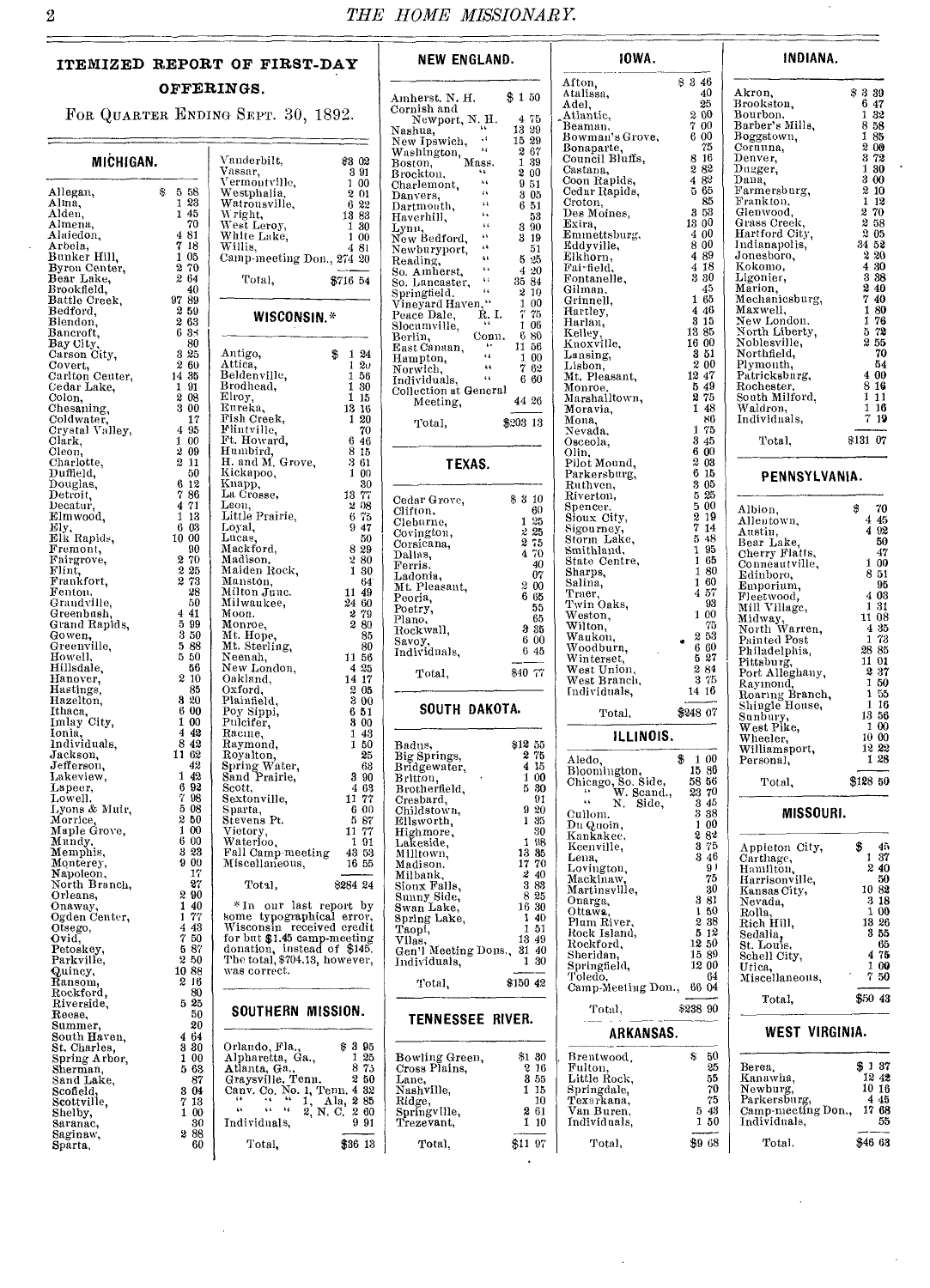# **THE HOME MISSIONARY.** 3

| KANSAS.                                                                                                                                                                                                                                                                                                                                                                                                                                                     |                                                                                                                          | NEW YORK.                                                                                                                                                                                                                                                                                                                                                                                                                                                                                                                                                                  |                                                                                                                                                                     | CALIFORNIA.                                                                                                                                                                                                                                                                                   |                       | <b>VERMONT.</b>                                                                                                                                                                                                                                                                                                                                                                                                                                                                                                                          |                                                                           | <b>NEBRASKA.</b>                                                                                                                                                                                                                                                                                                                                                                                                                                                                                              |                                                                                                                                                                                                             |
|-------------------------------------------------------------------------------------------------------------------------------------------------------------------------------------------------------------------------------------------------------------------------------------------------------------------------------------------------------------------------------------------------------------------------------------------------------------|--------------------------------------------------------------------------------------------------------------------------|----------------------------------------------------------------------------------------------------------------------------------------------------------------------------------------------------------------------------------------------------------------------------------------------------------------------------------------------------------------------------------------------------------------------------------------------------------------------------------------------------------------------------------------------------------------------------|---------------------------------------------------------------------------------------------------------------------------------------------------------------------|-----------------------------------------------------------------------------------------------------------------------------------------------------------------------------------------------------------------------------------------------------------------------------------------------|-----------------------|------------------------------------------------------------------------------------------------------------------------------------------------------------------------------------------------------------------------------------------------------------------------------------------------------------------------------------------------------------------------------------------------------------------------------------------------------------------------------------------------------------------------------------------|---------------------------------------------------------------------------|---------------------------------------------------------------------------------------------------------------------------------------------------------------------------------------------------------------------------------------------------------------------------------------------------------------------------------------------------------------------------------------------------------------------------------------------------------------------------------------------------------------|-------------------------------------------------------------------------------------------------------------------------------------------------------------------------------------------------------------|
| Beloit.<br>Canton,<br>Chase,<br>Clay Center.<br>Clyde,<br>Concordia,<br>El Dorado.<br>Emporia,<br>Greenleaf,<br>Harvey Co.,<br>Herington,<br>Hillsboro.<br>Hutchinson,<br>Iola.<br>101a, 4 11<br>Ransas City, 27<br>22<br>Ransas City, 28<br>Leavenworth, 306<br>Leavenworth, 306<br>Leavenworth, 52<br>Moline, 138<br>Moline, 138<br>Moline, 138<br>Newton, 202<br>Newton, 202<br>Newton, 202<br>Newton, 202<br>Newton, 202<br>Sawkee, 465<br>Os<br>Palco, | $\hat{s}$<br>85<br>4 52<br>125<br>-36<br>960<br>982<br>2 28<br>9 47<br>6 66<br>687<br>3 00<br>4 84<br>748<br>4 1 1<br>57 | Adams Center,<br>Auburn.<br>Buffalo.<br>Batavia.<br>Blockville.<br>Flockwine, 38<br>Jolden, 38<br>Jordland, 125<br>East Otto, 18<br>Frankfort, 25<br>Genoa, 25<br>Jamestown, 455<br>Mamestown, 455<br>Mamestown, 325<br>Mamestown, 325<br>Lancaster, 55<br>Manusyille, 192<br>80<br>Norfolk,<br>North Creek,<br>Pulaski,<br>Pierrepout,<br>Portville,<br>Roosevelt,<br>Rome,<br>Randolplı,<br>Steamburgh.<br>Steamburgh, 76<br>Shalamanca, 2008<br>Shalamanca, 1089<br>Watertown, 3385<br>Williamstown, 317<br>Williamstown, 317<br>Wellsville, 355<br>Miscellaneous, 2890 | $\begin{array}{c} \$& 35\\ {\textbf{2}}& 15 \end{array}$<br>18 94<br>2 00<br>-67<br>- 50<br>288<br>$2\overline{03}$<br>2 70<br>-3-85<br>1 90<br>10 00<br>5 80<br>75 | Adams,<br>Alton.<br>Calistoga.<br>Anony<br>Calistoga, 420<br>Calistoga, 420<br>Dayton, 500<br>Dayton, 500<br>Eureka, C. M., 71 55<br>Eureka, C. M., 71 55<br>Ferendae, 635<br>Fresno, 90<br>Grangeville, 200<br>Grangeville, 880<br>Lockwood, 880<br>Lockwood, 880<br>Lockwood, 890<br>Lockwo | \$600<br>3 30<br>4 20 | Bordoville,<br>Bristol.<br>Burlington,<br>Burlington,<br>Chelses 267<br>Chelsea.<br>East Middlebury, 200<br>Granville & Warren, 238<br>Irasburg & Charl'st'n, 3 15<br>Johnson,<br>Nobisson, 2008<br>Johnson, 2008<br>Jericho, 100<br>Jamaica, 500<br>Northfield, 500<br>Wolcott, 100<br>Weston. 200<br>Hulvidnals, 6073<br>Total,<br><b>MAINE.</b><br>Brunswick, \$570<br>Crotch Island, 97<br>Comville, 587<br>Deering, 626<br>Deering, 650<br>Tarkland 50<br>Tarkland 50<br>Hartland,                                                  | $\begin{array}{c} 8 \\ 2 \ 00 \end{array}$<br>267<br>231<br>\$90 15<br>50 | Alma.<br>Aurora,<br>Bloomington,<br>Blair City,<br>Butka,<br>Butka,<br>Beaver City,<br>Culbertson,<br>College View,<br>Chadron.<br>Chadron,<br>Chadron,<br>Decatur,<br>Fremont,<br>Ft. Calhoun,<br>rt. Camoun,<br>Humboldt,<br>Humboldt,<br>Lincoln,<br>Lincoln,<br>Lincoln,<br>Mahsaska City,<br>Nebraska City,<br>New Era,<br>Omaha,<br>Omaha, 6 61<br>Plate Center, 1 80<br>Paed Cloud, 8 31<br>Read Cloud, 8 31<br>Shelton, 8 32<br>Sect, 8 373<br>Seward, 1 40<br>Individuals, 107 18<br>Total, \$296 58 | \$138<br>2 15<br>$\begin{smallmatrix} &20\1&43\end{smallmatrix}$<br>$1\,00$<br>2 18<br>1 15<br>46 39<br>2 25<br>6 03<br>51 20<br>3 79<br>3 65<br>200<br>746<br>22 91<br>3 3 4<br>227<br>1 00<br>225<br>6 61 |
| Paleo, 57<br>Paleo, 57<br>Revery, 590<br>S. Cottonwood, 480<br>S. Cottonwood, 480<br>S. Cottonwood, 480<br>Sterling, 882<br>Sterling, 780<br>Trampa, 770<br>Tiangle, 780<br>Tiangle, 857<br>Tiangle, 857<br>Namego, 182<br>Namego,<br>Wamego,                                                                                                                                                                                                               | - 78                                                                                                                     | Total, \$139 11<br>COLORADO.                                                                                                                                                                                                                                                                                                                                                                                                                                                                                                                                               |                                                                                                                                                                     | San Diego, 450<br>Susasy, 450<br>Susasylle, 100<br>Susasylle, 1750<br>Santa Rosa, 375<br>Sacramento, 400<br>San Pasqual, 270<br>San Pasqual, 270<br>San Pasqual, 270<br>San Aose, 1150<br>San Aose, 210<br>Tulare, 200<br>Tulare.<br>Woodland, 5 00<br>Miscellaneous, 15 71                   | 4 4 9                 | $\begin{tabular}{l c c} \hline \multicolumn{1}{c}{\textbf{Iarlland,}} & \multicolumn{1}{c}{\textbf{50}} \\ \hline \multicolumn{1}{c}{\textbf{Naturalwood,}} & \multicolumn{1}{c}{\textbf{50}} \\ \hline \multicolumn{1}{c}{\textbf{Norvday,}} & \multicolumn{1}{c}{\textbf{8}} & \multicolumn{1}{c}{\textbf{83}} \\ \hline \multicolumn{1}{c}{\textbf{Norvay,}} & \multicolumn{1}{c}{\textbf{8}} & \multicolumn{1}{c}{\textbf{83}} \\ \hline \multicolumn{1}{c}{\textbf{Portland,}} &$<br>Total, \$54 35<br>Bel'nging to prev.qr., 63 28 |                                                                           | UPPER COLUMBIA.<br>College Place,<br>Wash.<br>Farmington, Wash., 1 90<br>Farmington, (Ger.)                                                                                                                                                                                                                                                                                                                                                                                                                   | \$13 65                                                                                                                                                                                                     |
| Wichita.<br>Winfield.<br>Individuals,<br>Total,                                                                                                                                                                                                                                                                                                                                                                                                             | $\begin{array}{c} 12\ \ 09 \\ 17 \end{array}$<br>17<br>$9\,$ $\tilde{14}$<br>$$199\;45$                                  | Bellyue.<br>Boulder,<br>Colorado Springs,<br>Denver,<br>IIillsboro,                                                                                                                                                                                                                                                                                                                                                                                                                                                                                                        | $\begin{array}{c} \texttt{S} \\ \texttt{21 } \texttt{13} \end{array}$<br>2 25<br>35 52<br>$\frac{868}{905}$                                                         | Total, \$317 94                                                                                                                                                                                                                                                                               |                       | Am't in gen'l rep't, \$117 63                                                                                                                                                                                                                                                                                                                                                                                                                                                                                                            |                                                                           | Farming<br>Wash,<br>Patana, Wash,<br>Chang Wash,<br>Walla, Walla, (Ger.)                                                                                                                                                                                                                                                                                                                                                                                                                                      | 6 21<br>4 15<br>1 65<br>3 42                                                                                                                                                                                |
| MONTANA.<br>Livingston, $$14\,24$                                                                                                                                                                                                                                                                                                                                                                                                                           |                                                                                                                          | Pueblo,<br>Albuquerque, New<br>Mexico.<br>Camp-meeting Don., 44 60<br>Individuals, 755<br>Total.                                                                                                                                                                                                                                                                                                                                                                                                                                                                           | 2 25<br>3 95<br>\$121 48                                                                                                                                            | VIRGINIA.<br>Quicksburg,<br>Camp-meeting Don., 669<br>Total.                                                                                                                                                                                                                                  | \$265<br>\$9 34       | <b>MARITIME.</b><br>Moncton, N. B., \$2 70<br>Truro, N. S., 1 90<br>Total.                                                                                                                                                                                                                                                                                                                                                                                                                                                               | $\sim$<br>\$460                                                           | Wash.,<br>Oregon.<br>Milton. Oregon.<br>Boise City, Idaho.<br>$-44 -$<br>Moscow,<br>Individuals,<br>Total,                                                                                                                                                                                                                                                                                                                                                                                                    | 4 25<br>18 32<br>700<br>2 75<br>6 00<br>\$69 30                                                                                                                                                             |

THE work is closing ; and soon the means of those who have kept their riches, their large farms, their cattle, etc., will not be wanted.—" *Testimonies,"* 

## **THE WAY TO GET MONEY.**

You who cannot bestow so liberally, must not excuse yourselves because you cannot do as much as some others. Do what you can. Deny yourselves of some article that you can get along without, and sacrifice for the cause of God. Like the widow, cast in your two mites. You will actually give more than all those who give of their abundance; and you will know how sweet it is to deny self, to give to the needy, to sacrifice for the truth, and to lay up treasures in heaven.— *Testimonie8.* 

#### **METHODICAL GIVING.**

PUT method into thy giving, or thy giving will be slender, and thy service for the kingdom, thy share in its triumphs, small*,--Dr. Haydn*,

#### SOON **OR NEVER. "HILARIOUS" GIVING.**

"Gop loveth a cheerful giver." Have you studied the precise import of the word translated "cheerful"? It came to me with wonderful force a few days since, as I was reading my Greek Testament. The word is *hilaron.* There is no mistaking its import. God loves a whole-souled, " hilarious " giver — one who is not ashamed of the cause for which he gives —one who, with a strong, buoyant, joyous confidence in the cause, in the men who are working with him for it, and, above all, in the God who directs the work, gives freely, heartily, and with a swing  $! - M$ . E. *Gates.* 

ANGELS of God, whose perceptions are unclouded by sin, recognize the endowments of Heaven as bestowed with the intention that they be returned in such a way as to add to the glory of the great Giver. With the sovereignty of God, is bound up the well-being of man. The glory of God is the joy and blessing of all created beings. When we seek to promote his glory, we are seeking for ourselves the highest good which it is possible for us to receive. Brethien and sisters in Christ, God calls for the consecration to his service of every faculty, of every gift you have received from him."— *"No. 33."*